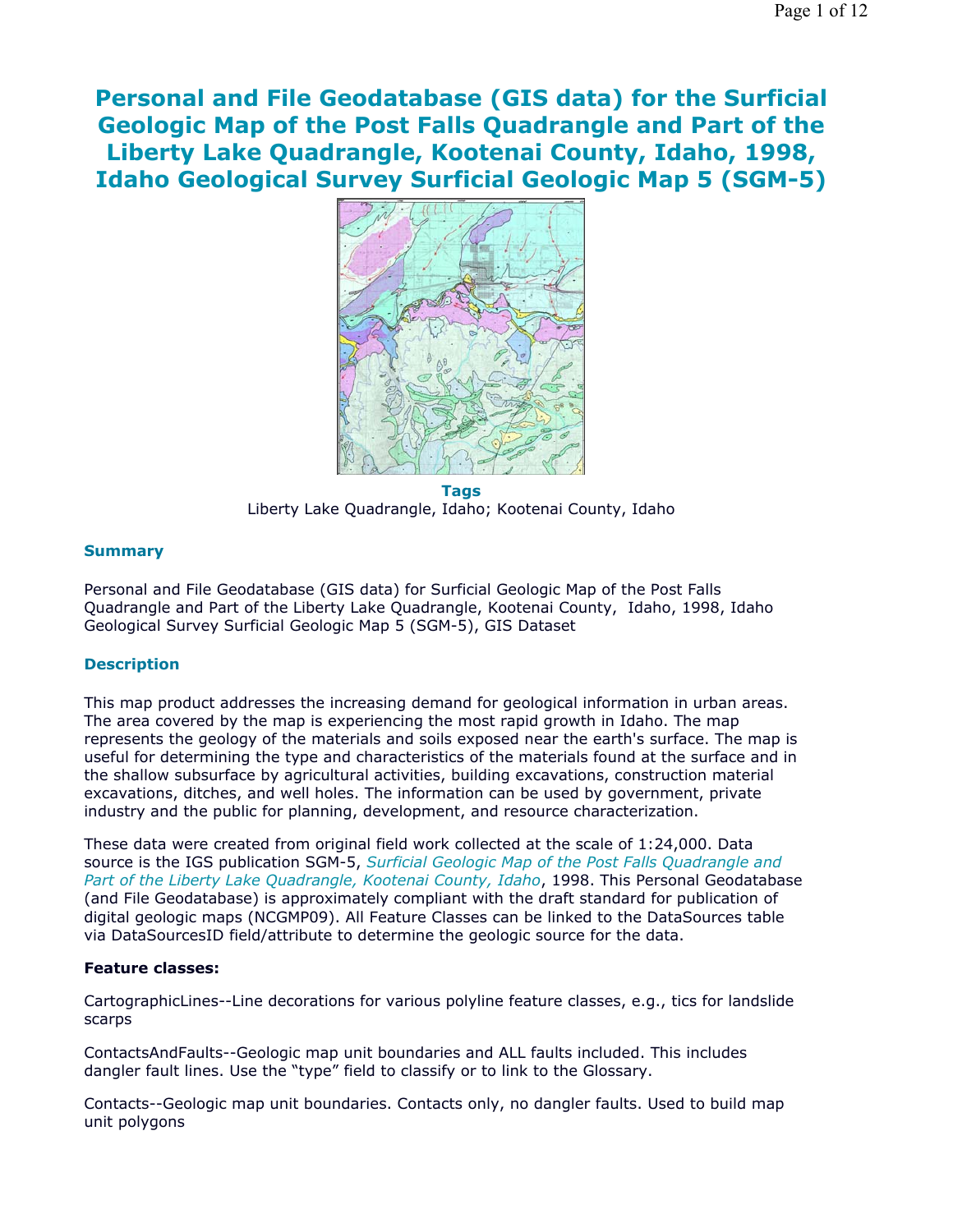Faults--Geologic faults. Includes all faults; both dangler faults and contact-faults. Use the "type" field to classify or to link to the Glossary.

FloodBar\_MapUnitCentroids –Center points of polygons of remnant Missoula Flood bar deposits.

FloodBarOverLayBdys-- Boundary polylines of areas of remnant Missoula Flood bar deposits.

FloodBarOverLayPoly--Areas of remnant Missoula Flood bar deposits.

GeologicLines--Polylines depicting geologic mapped features, e.g., landslide headwall scarps, terrace scarps, or avalanche trace.

MapUnitCentroids-- The geometric centers of the Map Unit Polygon feature class that includes the polygon attributes.

MapUnitPolygons--Geologic map unit polygons. These are the main feature of this dataset. Descriptions for these units can be found in the DescriptionOfMapUnits feature class/table.

Non Spatial data tables:

DescriptionOfMapUnits--Table with map unit descriptions. Use MapUnit field to link to MapUnitPolygons or Dikes.

Glossary--Look up table with explanations for geologic features found in all spatial classes. For example, moraine crest: Definition--glacial moraine ridge crest. Features in feature classes can be linked to Glossary via "Type" in feature class to "IGSGeoType" in Glossary.

DataSources--Sources of geologic mapping. Link via DataSourceID in feature class to DataSources\_ID in Sources.

DataDictionary—Listing and information about fields in most Feature Classes and tables.

## **Credits**

Science data credit: Roy M. Breckenridge and Kurt L. Othberg GIS credit: Loudon R. Stanford, William R. Schuster, Jane S. Freed, and Steve Mulberry GIS contact: Linda Tedrow

## **Use limitations**

Geologic map data intended for non-site-specific use. These data were compiled from 1:24,000 geologic mapping and should not be used at larger scales, e.g., 1:12,000. Use the DataSources table and the DataSourceID in each Feature Class (but especially the ContactsAndFaults FeatureClass/Layer) to determine original intended scale.

The Idaho Geological Survey does not guarantee this map or digital data to be free of errors nor assume liability for interpretations made from this map or digital data, or decisions based thereon.

**Extent**

**West** -117.041666667 **East** -116.875 **North** 47.75 **South** 47.50833333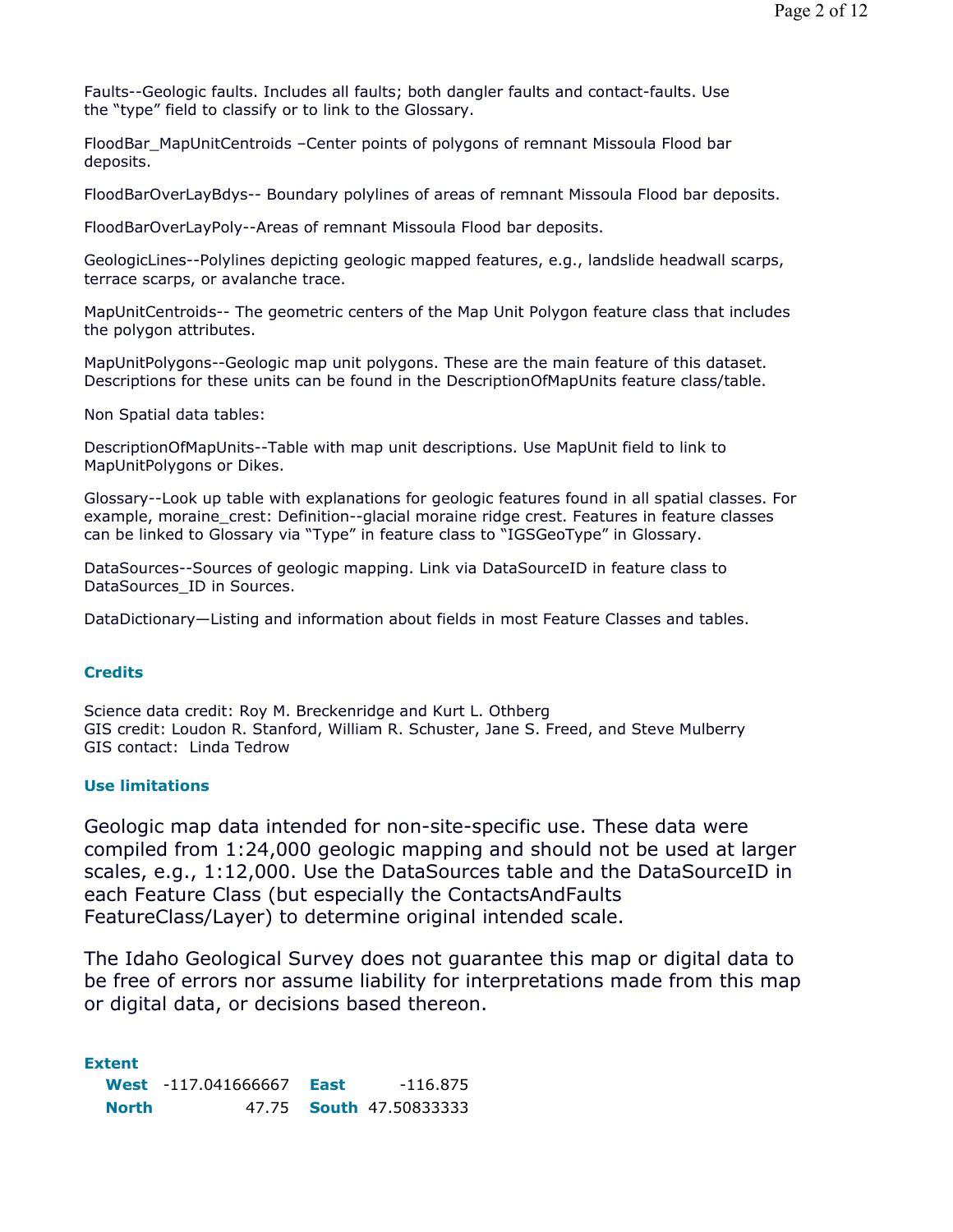**Scale Range Maximum (zoomed in)** 1:5,000 **Minimum (zoomed out)** 1:150,000,000

# **ArcGIS Metadata ►**

# **Citation ►**

TITLE Personal and File Geodatabase (GIS data) for the Surficial Geologic Map of the Post Falls Quadrangle and Part of the Liberty Lake Quadrangle, Kootenai County, Idaho, 1998, Idaho Geological Survey Surficial Geologic Map 5 (SGM-5) PUBLICATION DATE 2018-02-09 00:00:00

**SERIES** 

NAME Idaho Geological Survey Surficial Geologic Map ISSUE 5

*Hide Citation ▲*

# **Citation Contacts ►**

RESPONSIBLE PARTY INDIVIDUAL'S NAME Idaho Geological Survey CONTACT'S ROLE originator

*Hide Citation Contacts ▲*

# **Resource Details ►**

DATASET LANGUAGES English DATASET CHARACTER SET utf8 - 8 bit UCS Transfer Format

STATUS completed SPATIAL REPRESENTATION TYPE vector

SPATIAL RESOLUTION DATASET'S SCALE SCALE DENOMINATOR 24000

# **CREDITS**

Science data credit: Roy M. Breckenridge and Kurt L. Othberg GIS credit: Loudon R. Stanford, William R. Schuster, Jane S. Freed, and Steve Mulberry GIS contact: Linda Tedrow

# ARCGIS ITEM PROPERTIES

**\*** LOCATION file://\\igs-

rift\shared\DATABASE\_MAPS\GEOLOGY\_tile\_project\Surficial\Postfalls\_LibertyLake\_SGM-5 \GIS\_NCGMP09\Postfalls\_LibertyLake\_SGM-5\PF-LLKSurf\_pGDB\_fielddelete.mdb **\*** ACCESS PROTOCOL Local Area Network

*Hide Resource Details ▲*

# **Extents ►**

EXTENT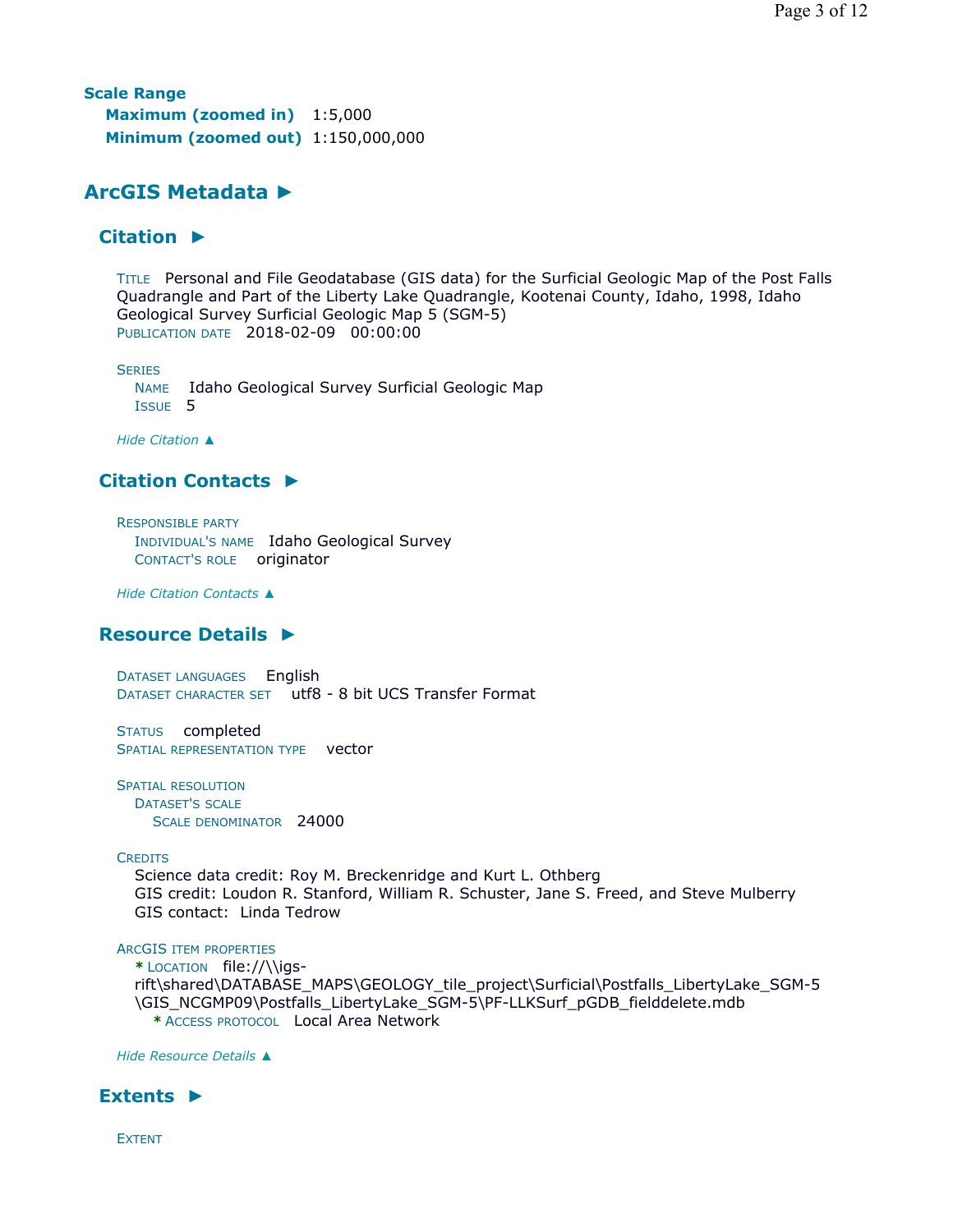GEOGRAPHIC EXTENT BOUNDING RECTANGLE EXTENT TYPE Extent used for searching WEST LONGITUDE -117.041666667 EAST LONGITUDE -116.875 **SOUTH LATITUDE 47.50833333** NORTH LATITUDE 47.75 EXTENT CONTAINS THE RESOURCE Yes

*Hide Extents ▲*

# **Resource Maintenance ►**

RESOURCE MAINTENANCE UPDATE FREQUENCY as needed

*Hide Resource Maintenance ▲*

# **Resource Constraints ►**

**CONSTRAINTS** 

LIMITATIONS OF USE

Geologic map data intended for non-site-specific use. These data were compiled from 1:24,000 geologic mapping and should not be used at larger scales, e.g., 1:12,000. Use the DataSources table and the DataSourceID in each Feature Class (but especially the ContactsAndFaults FeatureClass/Layer) to determine original intended scale.

The Idaho Geological Survey does not guarantee this map or digital data to be free of errors nor assume liability for interpretations made from this map or digital data, or decisions based thereon.

*Hide Resource Constraints ▲*

# **Data Quality ►**

#### DATA QUALITY REPORT - CONCEPTUAL CONSISTENCY ▶

MEASURE DESCRIPTION

Horizontal accuracy is difficult to quantify in geologic mapping of this type. User should use original map scale (linked to DataSources table in this data set via "DataSource\_ID" to determine relative accuracy of groups of map objects in the data set. ---EXAMPLE OF DETERMINING H ACCURACY: 1:24k map objects in the data set have a placement haccuracy =>  $80(+/-)$  feet (.04 inch x 2000 ft/inch  $@1:24,000$ ) for a CERTAIN line type. Accuracy is proportionally less for smaller scales and even less for other line types (see "AuthorConfidence" field in each data layer/feature class). Map data used in compilation was visually compared to original for horizontal accuracy.

EVALUATION TYPE direct internal

#### EVALUATION METHOD

Geologic map data are visually checked against original map data for completeness.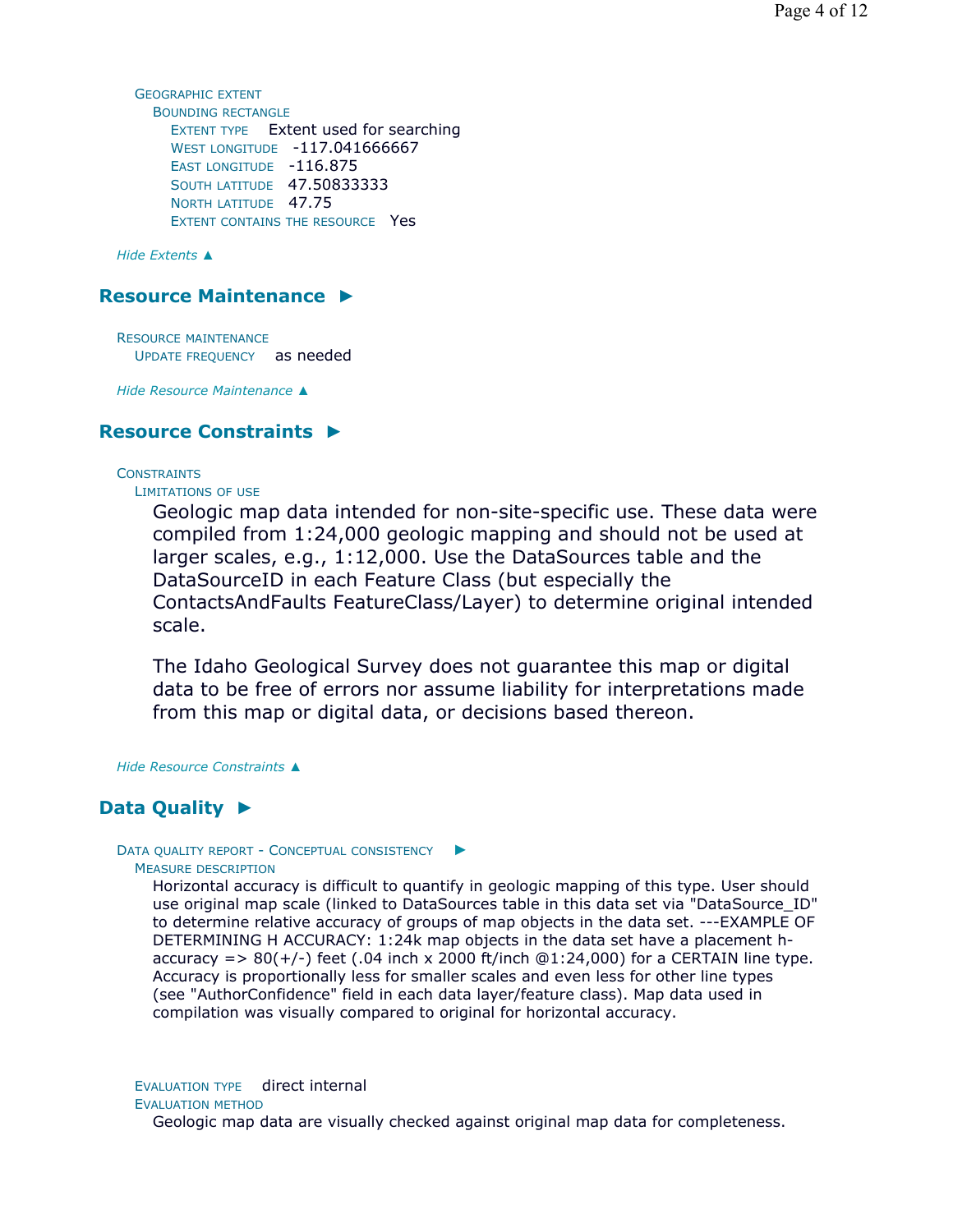Accuracy is determined by at least two factors: quality of capture (digitizing) consistency and the quality of the original geology. The quality of the original geology is by far the most important for determining the quality of attribute accuracy.

*Hide Data quality report - Conceptual consistency ▲*

*Hide Data Quality ▲*

# **Geoprocessing history ►**

### **PROCESS**

PROCESS NAME DATE 2017-12-16 13:50:25 TOOL LOCATION c:\program files (x86)\arcgis\desktop10.3\ArcToolbox\Toolboxes\Data Management Tools.tbx\CreatePersonalGDB COMMAND ISSUED CreatePersonalGDB W:\DATABASE\_MAPS\GEOLOGY\_tile\_project\Surficial\Postfalls\_LibertyLake\_SGM-5 \GIS\_NCGMP09\Round\_5 /PF-LLKSurf\_pGDB CURRENT

INCLUDE IN LINEAGE WHEN EXPORTING METADATA NO

## **PROCESS**

PROCESS NAME DATE 2017-12-16 13:50:42 TOOL LOCATION c:\program files (x86)\arcgis\desktop10.3\ArcToolbox\Toolboxes\Conversion Tools.tbx\FeatureClassToGeodatabase COMMAND ISSUED

```
FeatureClassToGeodatabase 
W:\DATABASE_MAPS\GEOLOGY_tile_project\Surficial\Postfalls_LibertyLake_SGM-5
\GIS_NCGMP09\Round_5/MapUnitPolys.SHP 
W:\DATABASE_MAPS\GEOLOGY_tile_project\Surficial\Postfalls_LibertyLake_SGM-5
\GIS_NCGMP09\Round_5/PF-LLKSurf_pGDB.mdb
```
INCLUDE IN LINEAGE WHEN EXPORTING METADATA NO

## **PROCESS**

PROCESS NAME

DATE 2017-12-16 13:50:43

TOOL LOCATION c:\program files (x86)\arcgis\desktop10.3\ArcToolbox\Toolboxes\Conversion Tools.tbx\FeatureClassToGeodatabase

COMMAND ISSUED

```
FeatureClassToGeodatabase 
W:\DATABASE_MAPS\GEOLOGY_tile_project\Surficial\Postfalls_LibertyLake_SGM-5
\GIS_NCGMP09\Round_5/Contacts.shp
W:\DATABASE_MAPS\GEOLOGY_tile_project\Surficial\Postfalls_LibertyLake_SGM-5
\GIS_NCGMP09\Round_5/PF-LLKSurf_pGDB.mdb
```
INCLUDE IN LINEAGE WHEN EXPORTING METADATA NO

## **PROCESS**

PROCESS NAME

DATE 2017-12-16 13:50:45

```
TOOL LOCATION c:\program files (x86)\arcgis\desktop10.3\ArcToolbox\Toolboxes\Conversion 
Tools.tbx\FeatureClassToGeodatabase
```
COMMAND ISSUED

```
FeatureClassToGeodatabase 
W:\DATABASE_MAPS\GEOLOGY_tile_project\Surficial\Postfalls_LibertyLake_SGM-5
\GIS_NCGMP09\Round_5/OrientationPoints.SHP
```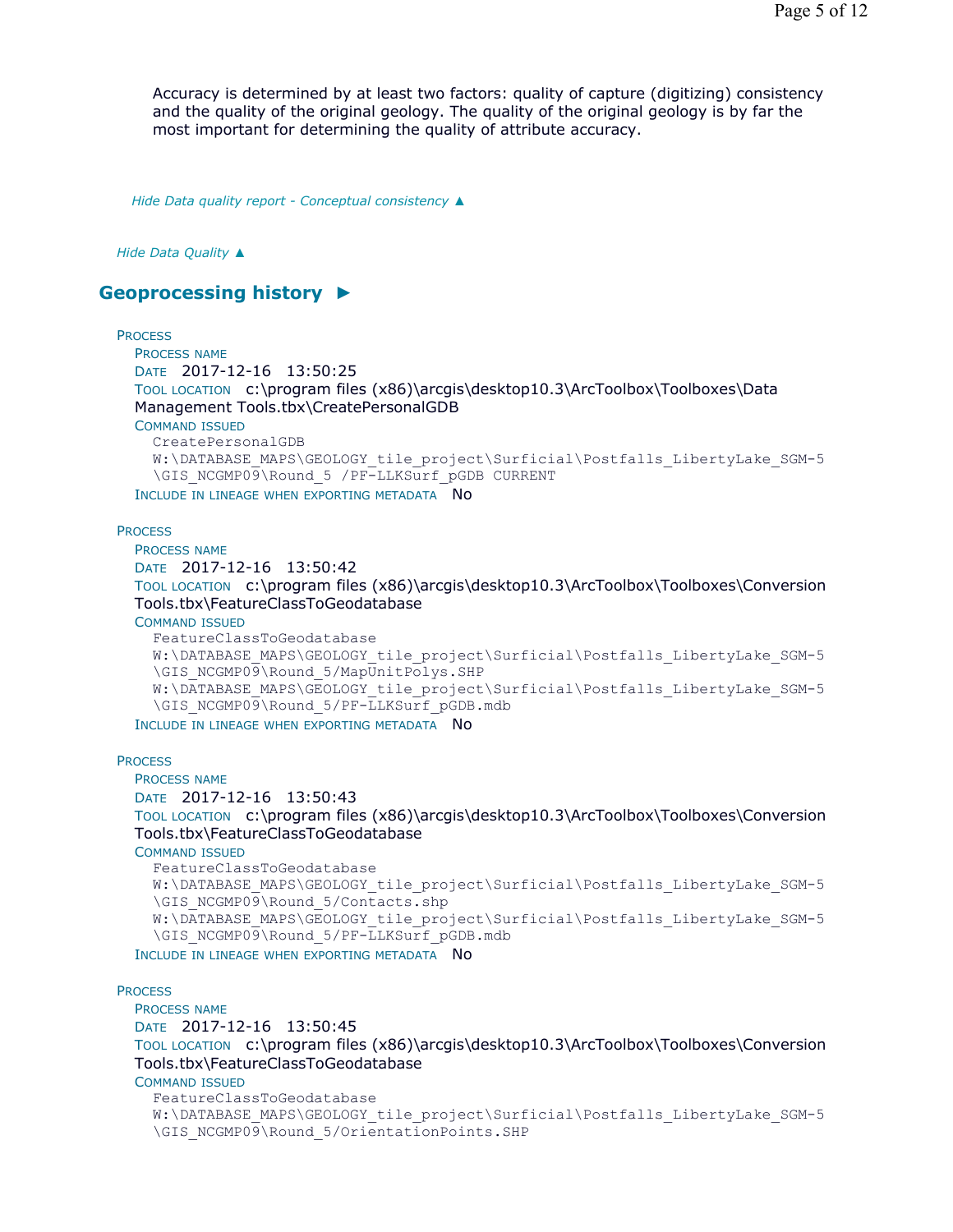```
W:\DATABASE_MAPS\GEOLOGY_tile_project\Surficial\Postfalls_LibertyLake_SGM-5
  \GIS_NCGMP09\Round_5/PF-LLKSurf_pGDB.mdb
INCLUDE IN LINEAGE WHEN EXPORTING METADATA NO
```
**PROCESS** 

PROCESS NAME DATE 2017-12-16 13:50:47 TOOL LOCATION c:\program files (x86)\arcgis\desktop10.3\ArcToolbox\Toolboxes\Conversion Tools.tbx\FeatureClassToGeodatabase COMMAND ISSUED FeatureClassToGeodatabase W:\DATABASE\_MAPS\GEOLOGY\_tile\_project\Surficial\Postfalls\_LibertyLake\_SGM-5 \GIS\_NCGMP09\Round\_5/Faults.shp W:\DATABASE\_MAPS\GEOLOGY\_tile\_project\Surficial\Postfalls\_LibertyLake\_SGM-5 \GIS\_NCGMP09\Round\_5/PF-LLKSurf\_pGDB.mdb

INCLUDE IN LINEAGE WHEN EXPORTING METADATA NO

**PROCESS** 

PROCESS NAME

DATE 2017-12-16 13:50:48

TOOL LOCATION c:\program files (x86)\arcgis\desktop10.3\ArcToolbox\Toolboxes\Conversion Tools.tbx\FeatureClassToGeodatabase

COMMAND ISSUED

```
FeatureClassToGeodatabase 
W:\DATABASE_MAPS\GEOLOGY_tile_project\Surficial\Postfalls_LibertyLake_SGM-5
\GIS_NCGMP09\Round_5/GeologicPoints.SHP 
W:\DATABASE_MAPS\GEOLOGY_tile_project\Surficial\Postfalls_LibertyLake_SGM-5
\GIS_NCGMP09\Round_5/PF-LLKSurf_pGDB.mdb
```
INCLUDE IN LINEAGE WHEN EXPORTING METADATA NO

#### **PROCESS**

PROCESS NAME DATE 2017-12-16 13:50:50 TOOL LOCATION c:\program files (x86)\arcgis\desktop10.3\ArcToolbox\Toolboxes\Conversion Tools.tbx\FeatureClassToGeodatabase

COMMAND ISSUED

```
FeatureClassToGeodatabase 
W:\DATABASE_MAPS\GEOLOGY_tile_project\Surficial\Postfalls_LibertyLake_SGM-5
\GIS_NCGMP09\Round_5/Dikes.shp
W:\DATABASE_MAPS\GEOLOGY_tile_project\Surficial\Postfalls_LibertyLake_SGM-5
\GIS_NCGMP09\Round_5/PF-LLKSurf_pGDB.mdb
```
INCLUDE IN LINEAGE WHEN EXPORTING METADATA NO

#### **PROCESS**

PROCESS NAME

```
DATE 2017-12-16 13:50:52
```
TOOL LOCATION c:\program files (x86)\arcgis\desktop10.3\ArcToolbox\Toolboxes\Conversion Tools.tbx\FeatureClassToGeodatabase

#### COMMAND ISSUED

```
FeatureClassToGeodatabase 
W:\DATABASE_MAPS\GEOLOGY_tile_project\Surficial\Postfalls_LibertyLake_SGM-5
\GIS_NCGMP09\Round_5/GeologicLines.SHP
W:\DATABASE_MAPS\GEOLOGY_tile_project\Surficial\Postfalls_LibertyLake_SGM-5
\GIS_NCGMP09\Round_5/PF-LLKSurf_pGDB.mdb
```
INCLUDE IN LINEAGE WHEN EXPORTING METADATA NO

**PROCESS** 

PROCESS NAME DATE 2017-12-16 13:50:54 TOOL LOCATION c:\program files (x86)\arcgis\desktop10.3\ArcToolbox\Toolboxes\Conversion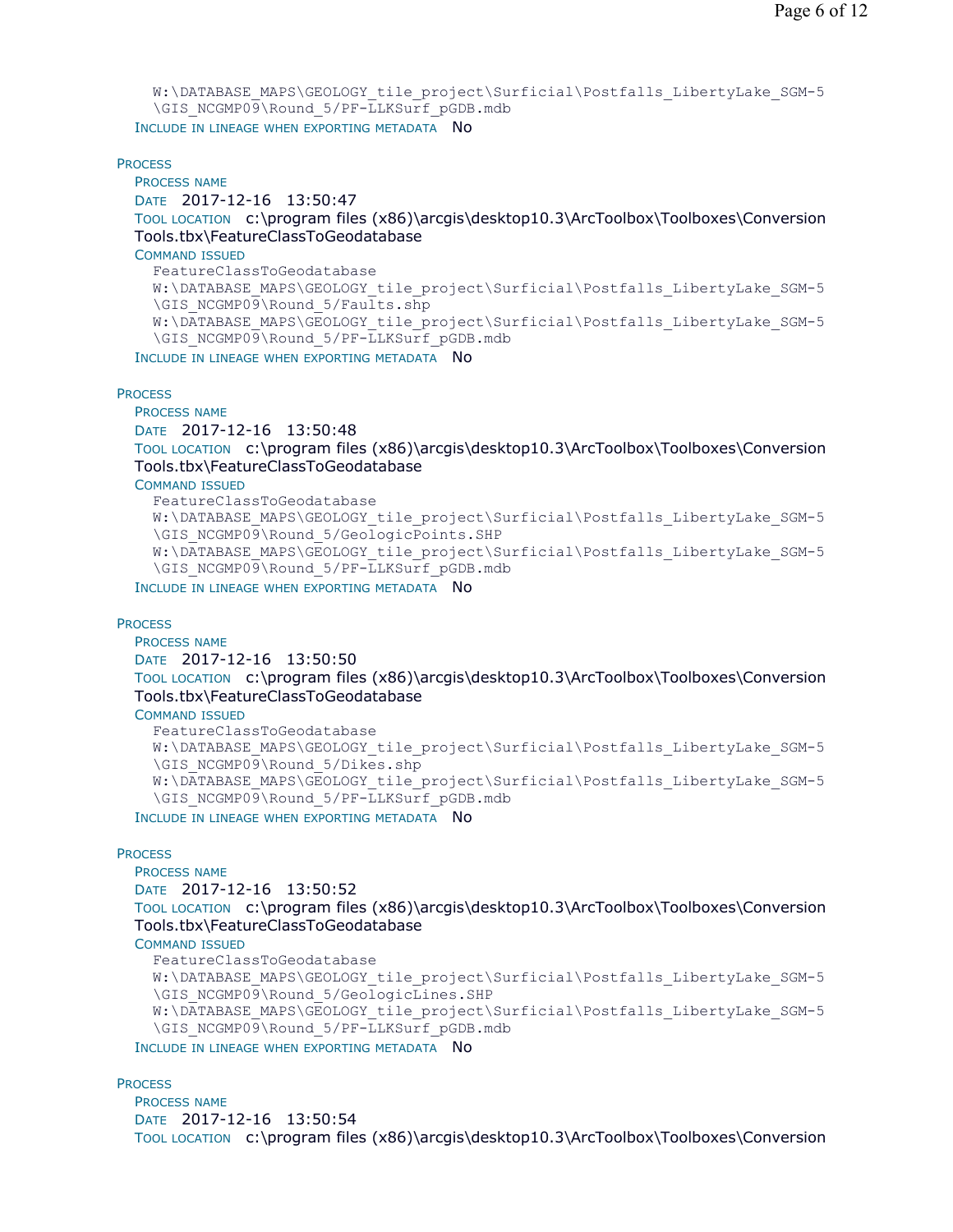# Tools.tbx\FeatureClassToGeodatabase

COMMAND ISSUED

```
FeatureClassToGeodatabase 
  W:\DATABASE_MAPS\GEOLOGY_tile_project\Surficial\Postfalls_LibertyLake_SGM-5
  \GIS_NCGMP09\Round_5/CartographicLines.SHP
  W:\DATABASE_MAPS\GEOLOGY_tile_project\Surficial\Postfalls_LibertyLake_SGM-5
  \GIS_NCGMP09\Round_5/PF-LLKSurf_pGDB.mdb
INCLUDE IN LINEAGE WHEN EXPORTING METADATA NO
```
#### **PROCESS**

PROCESS NAME

```
DATE 2017-12-16 13:50:56
```
TOOL LOCATION c:\program files (x86)\arcgis\desktop10.3\ArcToolbox\Toolboxes\Conversion Tools.tbx\FeatureClassToGeodatabase

#### COMMAND ISSUED

```
FeatureClassToGeodatabase 
W:\DATABASE_MAPS\GEOLOGY_tile_project\Surficial\Postfalls_LibertyLake_SGM-5
\GIS_NCGMP09\Round_5/ContactsAndFaults.SHP 
W:\DATABASE_MAPS\GEOLOGY_tile_project\Surficial\Postfalls_LibertyLake_SGM-5
\GIS_NCGMP09\Round_5/PF-LLKSurf_pGDB.mdb
```
INCLUDE IN LINEAGE WHEN EXPORTING METADATA NO

**PROCESS** 

PROCESS NAME

## DATE 2017-12-16 13:50:57

TOOL LOCATION c:\program files (x86)\arcgis\desktop10.3\ArcToolbox\Toolboxes\Conversion Tools.tbx\FeatureClassToGeodatabase

COMMAND ISSUED

```
FeatureClassToGeodatabase
```

```
W:\DATABASE_MAPS\GEOLOGY_tile_project\Surficial\Postfalls_LibertyLake_SGM-5
\GIS_NCGMP09\Round_5/FloodBar_MapUnitPolys.SHP 
W:\DATABASE_MAPS\GEOLOGY_tile_project\Surficial\Postfalls_LibertyLake_SGM-5
\GIS_NCGMP09\Round_5/PF-LLKSurf_pGDB.mdb
```
INCLUDE IN LINEAGE WHEN EXPORTING METADATA NO

#### **PROCESS**

PROCESS NAME DATE 2017-12-16 13:50:59 TOOL LOCATION c:\program files (x86)\arcgis\desktop10.3\ArcToolbox\Toolboxes\Conversion Tools.tbx\FeatureClassToGeodatabase

## COMMAND ISSUED

```
FeatureClassToGeodatabase 
  W:\DATABASE_MAPS\GEOLOGY_tile_project\Surficial\Postfalls_LibertyLake_SGM-5
  \GIS_NCGMP09\Round_5/FloodBar_Bdys.SHP
  W:\DATABASE_MAPS\GEOLOGY_tile_project\Surficial\Postfalls_LibertyLake_SGM-5
  \GIS_NCGMP09\Round_5/PF-LLKSurf_pGDB.mdb
INCLUDE IN LINEAGE WHEN EXPORTING METADATA NO
```
#### **PROCESS**

PROCESS NAME DATE 2017-12-16 13:51:10 TOOL LOCATION c:\program files (x86)\arcgis\desktop10.3\ArcToolbox\Toolboxes\Conversion Tools.tbx\TableToGeodatabase COMMAND ISSUED TableToGeodatabase W:\DATABASE\_MAPS\GEOLOGY\_tile\_project\Surficial\Postfalls\_LibertyLake\_SGM-5 \GIS\_NCGMP09\Round\_5/attributes-GDB.mdb/C W:\DATABASE\_MAPS\GEOLOGY\_tile\_project\Surficial\Postfalls\_LibertyLake\_SGM-5 \GIS\_NCGMP09\Round\_5/PF-LLKSurf\_pGDB.mdb

INCLUDE IN LINEAGE WHEN EXPORTING METADATA NO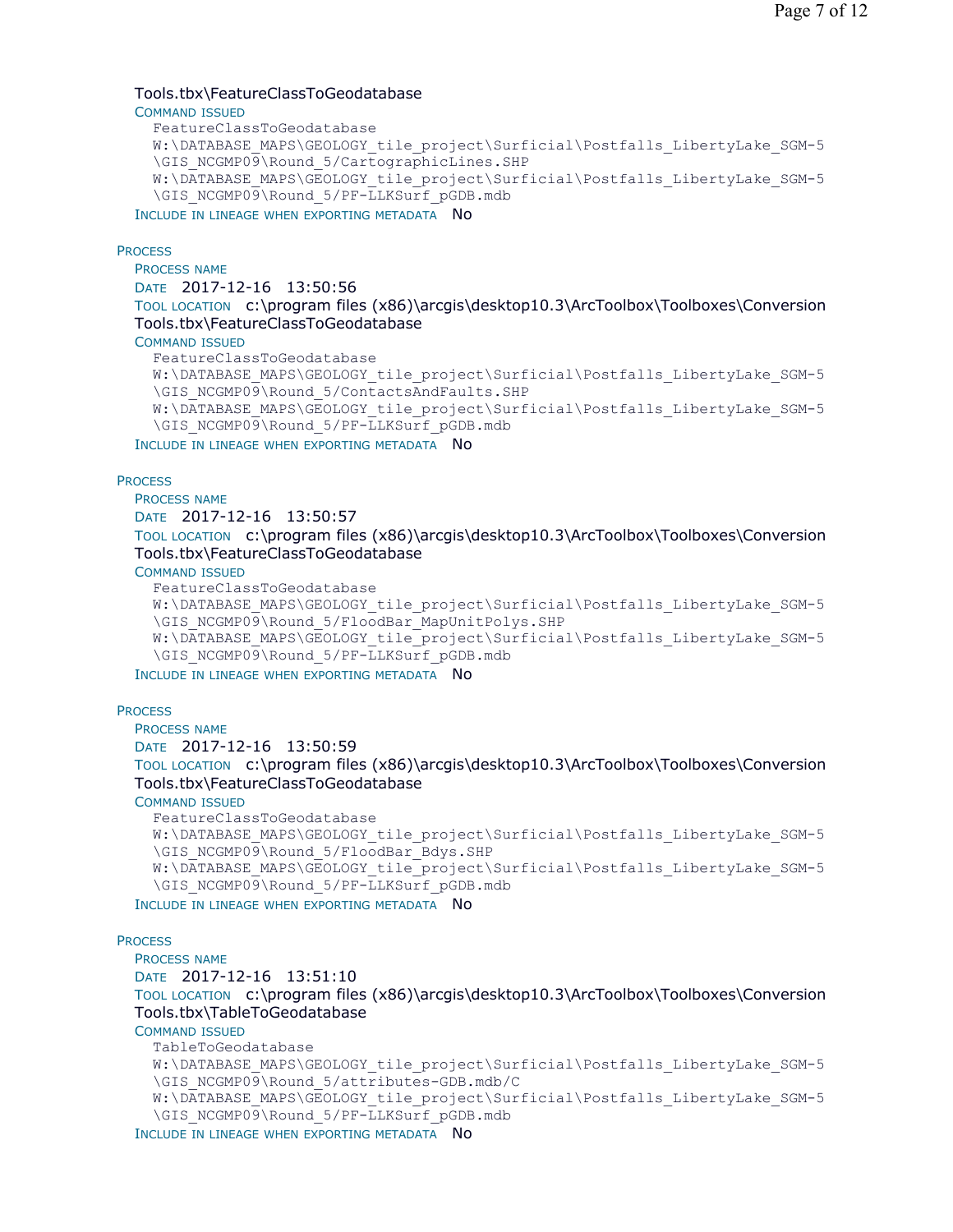**PROCESS** PROCESS NAME DATE 2017-12-16 13:51:12 TOOL LOCATION c:\program files (x86)\arcgis\desktop10.3\ArcToolbox\Toolboxes\Conversion Tools.tbx\TableToGeodatabase COMMAND ISSUED TableToGeodatabase W:\DATABASE\_MAPS\GEOLOGY\_tile\_project\Surficial\Postfalls\_LibertyLake\_SGM-5 \GIS\_NCGMP09\Round\_5/attributes-GDB.mdb/CAF W:\DATABASE\_MAPS\GEOLOGY\_tile\_project\Surficial\Postfalls\_LibertyLake\_SGM-5 \GIS\_NCGMP09\Round\_5/PF-LLKSurf\_pGDB.mdb INCLUDE IN LINEAGE WHEN EXPORTING METADATA NO

**PROCESS** 

PROCESS NAME DATE 2017-12-16 13:51:13 TOOL LOCATION c:\program files (x86)\arcgis\desktop10.3\ArcToolbox\Toolboxes\Conversion Tools.tbx\TableToGeodatabase COMMAND ISSUED TableToGeodatabase W:\DATABASE\_MAPS\GEOLOGY\_tile\_project\Surficial\Postfalls\_LibertyLake\_SGM-5 \GIS\_NCGMP09\Round\_5/attributes-GDB.mdb/CL W:\DATABASE\_MAPS\GEOLOGY\_tile\_project\Surficial\Postfalls\_LibertyLake\_SGM-5 \GIS\_NCGMP09\Round\_5/PF-LLKSurf\_pGDB.mdb INCLUDE IN LINEAGE WHEN EXPORTING METADATA NO

**PROCESS** 

```
PROCESS NAME
DATE 2017-12-16 13:51:14 
TOOL LOCATION c:\program files (x86)\arcgis\desktop10.3\ArcToolbox\Toolboxes\Conversion 
Tools.tbx\TableToGeodatabase 
COMMAND ISSUED
  TableToGeodatabase 
  W:\DATABASE_MAPS\GEOLOGY_tile_project\Surficial\Postfalls_LibertyLake_SGM-5
  \GIS_NCGMP09\Round_5/attributes-GDB.mdb/D
```

```
W:\DATABASE_MAPS\GEOLOGY_tile_project\Surficial\Postfalls_LibertyLake_SGM-5
\GIS_NCGMP09\Round_5/PF-LLKSurf_pGDB.mdb
```
INCLUDE IN LINEAGE WHEN EXPORTING METADATA NO

#### **PROCESS**

```
PROCESS NAME
DATE 2017-12-16 13:51:16 
TOOL LOCATION c:\program files (x86)\arcgis\desktop10.3\ArcToolbox\Toolboxes\Conversion 
Tools.tbx\TableToGeodatabase 
COMMAND ISSUED
  TableToGeodatabase 
  W:\DATABASE_MAPS\GEOLOGY_tile_project\Surficial\Postfalls_LibertyLake_SGM-5
  \GIS_NCGMP09\Round_5/attributes-GDB.mdb/F 
  W:\DATABASE_MAPS\GEOLOGY_tile_project\Surficial\Postfalls_LibertyLake_SGM-5
  \GIS_NCGMP09\Round_5/PF-LLKSurf_pGDB.mdb
```
INCLUDE IN LINEAGE WHEN EXPORTING METADATA NO

## **PROCESS**

```
PROCESS NAME
DATE 2017-12-16 13:51:17 
TOOL LOCATION c:\program files (x86)\arcgis\desktop10.3\ArcToolbox\Toolboxes\Conversion 
Tools.tbx\TableToGeodatabase 
COMMAND ISSUED
  TableToGeodatabase
```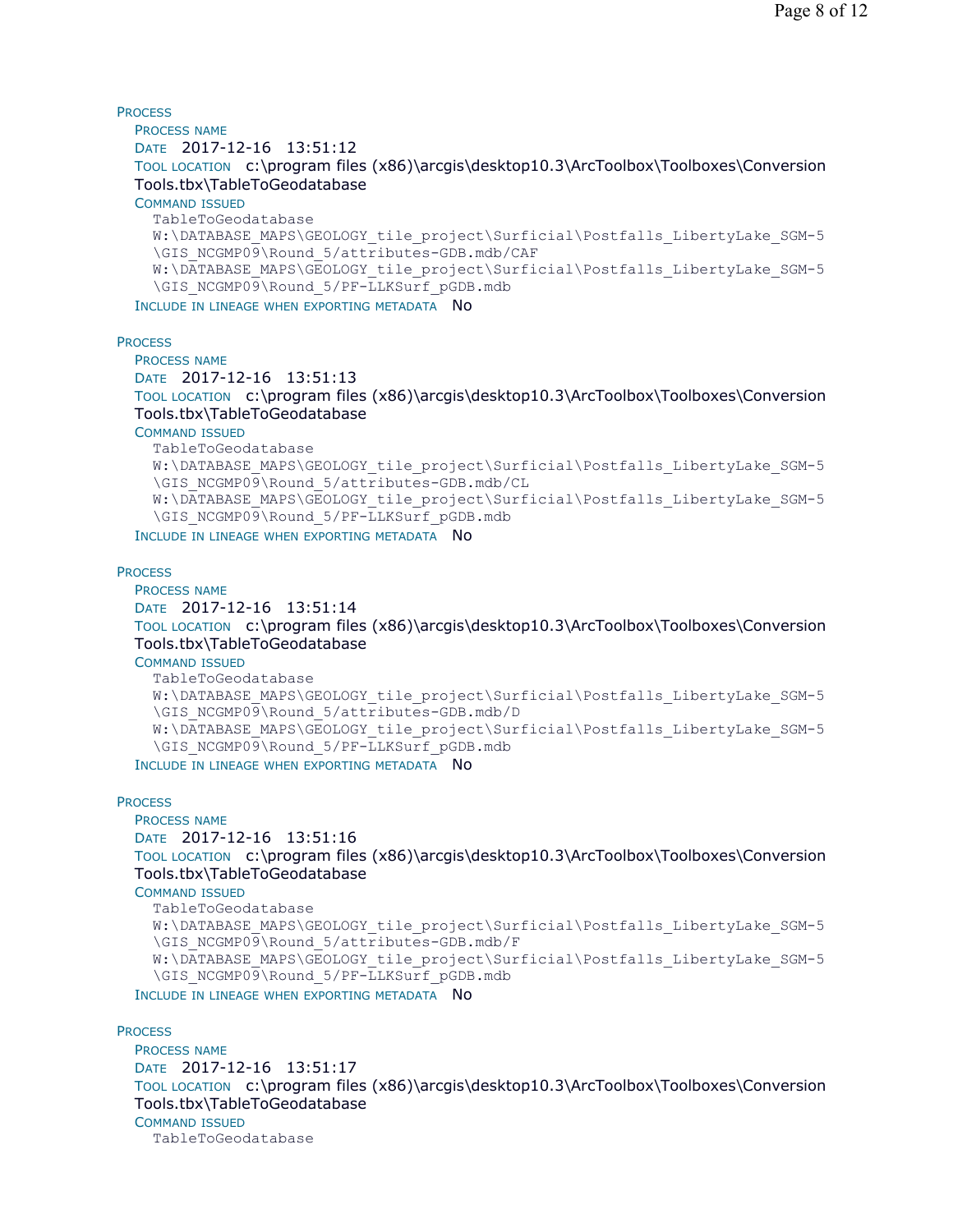W:\DATABASE\_MAPS\GEOLOGY\_tile\_project\Surficial\Postfalls\_LibertyLake\_SGM-5 \GIS\_NCGMP09\Round\_5/attributes-GDB.mdb/GL W:\DATABASE\_MAPS\GEOLOGY\_tile\_project\Surficial\Postfalls\_LibertyLake\_SGM-5 \GIS\_NCGMP09\Round\_5/PF-LLKSurf\_pGDB.mdb

INCLUDE IN LINEAGE WHEN EXPORTING METADATA NO

## **PROCESS**

PROCESS NAME

DATE 2017-12-16 13:51:18

TOOL LOCATION c:\program files (x86)\arcgis\desktop10.3\ArcToolbox\Toolboxes\Conversion Tools.tbx\TableToGeodatabase

COMMAND ISSUED

TableToGeodatabase W:\DATABASE\_MAPS\GEOLOGY\_tile\_project\Surficial\Postfalls\_LibertyLake\_SGM-5 \GIS\_NCGMP09\Round\_5/attributes-GDB.mdb/GP W:\DATABASE\_MAPS\GEOLOGY\_tile\_project\Surficial\Postfalls\_LibertyLake\_SGM-5 \GIS\_NCGMP09\Round\_5/PF-LLKSurf\_pGDB.mdb INCLUDE IN LINEAGE WHEN EXPORTING METADATA NO

#### **PROCESS**

PROCESS NAME

DATE 2017-12-16 13:51:20 TOOL LOCATION c:\program files (x86)\arcgis\desktop10.3\ArcToolbox\Toolboxes\Conversion Tools.tbx\TableToGeodatabase

## COMMAND ISSUED

TableToGeodatabase

```
W:\DATABASE_MAPS\GEOLOGY_tile_project\Surficial\Postfalls_LibertyLake_SGM-5
\GIS_NCGMP09\Round_5/attributes-GDB.mdb/MUP 
W:\DATABASE_MAPS\GEOLOGY_tile_project\Surficial\Postfalls_LibertyLake_SGM-5
\GIS_NCGMP09\Round_5/PF-LLKSurf_pGDB.mdb
```
INCLUDE IN LINEAGE WHEN EXPORTING METADATA NO

#### **PROCESS**

PROCESS NAME

DATE 2017-12-16 13:51:21

TOOL LOCATION c:\program files (x86)\arcgis\desktop10.3\ArcToolbox\Toolboxes\Conversion Tools.tbx\TableToGeodatabase

## COMMAND ISSUED

TableToGeodatabase W:\DATABASE\_MAPS\GEOLOGY\_tile\_project\Surficial\Postfalls\_LibertyLake\_SGM-5 \GIS\_NCGMP09\Round\_5/attributes-GDB.mdb/OP W:\DATABASE\_MAPS\GEOLOGY\_tile\_project\Surficial\Postfalls\_LibertyLake\_SGM-5 \GIS\_NCGMP09\Round\_5/PF-LLKSurf\_pGDB.mdb

INCLUDE IN LINEAGE WHEN EXPORTING METADATA NO

#### **PROCESS**

PROCESS NAME DATE 2017-12-16 13:51:22 TOOL LOCATION c:\program files (x86)\arcgis\desktop10.3\ArcToolbox\Toolboxes\Conversion Tools.tbx\TableToGeodatabase

#### COMMAND ISSUED

TableToGeodatabase

```
W:\DATABASE_MAPS\GEOLOGY_tile_project\Surficial\Postfalls_LibertyLake_SGM-5
\GIS_NCGMP09\Round_5/attributes-GDB.mdb/OverlayUnitContacts_FloodBar
W:\DATABASE_MAPS\GEOLOGY_tile_project\Surficial\Postfalls_LibertyLake_SGM-5
\GIS_NCGMP09\Round_5/PF-LLKSurf_pGDB.mdb
```
INCLUDE IN LINEAGE WHEN EXPORTING METADATA NO

**PROCESS** PROCESS NAME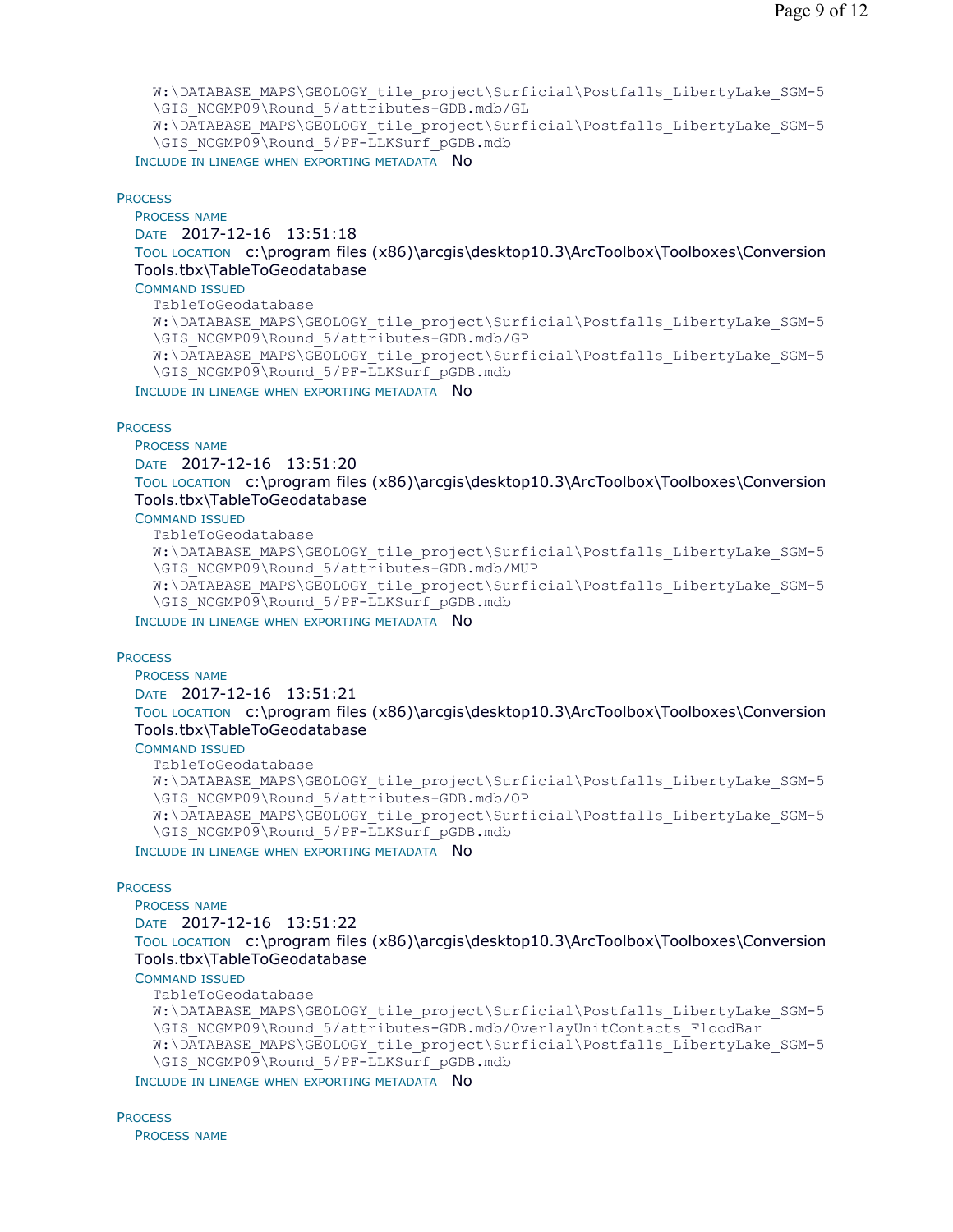## DATE 2017-12-16 13:51:24

TOOL LOCATION c:\program files (x86)\arcgis\desktop10.3\ArcToolbox\Toolboxes\Conversion Tools.tbx\TableToGeodatabase

# COMMAND ISSUED

```
TableToGeodatabase 
W:\DATABASE_MAPS\GEOLOGY_tile_project\Surficial\Postfalls_LibertyLake_SGM-5
\GIS_NCGMP09\Round_5/attributes-GDB.mdb/OverlayUnitPolygons_FloodBar 
W:\DATABASE_MAPS\GEOLOGY_tile_project\Surficial\Postfalls_LibertyLake_SGM-5
\GIS_NCGMP09\Round_5/PF-LLKSurf_pGDB.mdb
```
INCLUDE IN LINEAGE WHEN EXPORTING METADATA NO

#### **PROCESS**

#### PROCESS NAME

```
DATE 2017-12-16 13:51:25
```
TOOL LOCATION c:\program files (x86)\arcgis\desktop10.3\ArcToolbox\Toolboxes\Conversion Tools.tbx\TableToGeodatabase

#### COMMAND ISSUED

```
TableToGeodatabase
```

```
W:\DATABASE_MAPS\GEOLOGY_tile_project\Surficial\Postfalls_LibertyLake_SGM-5
\GIS_NCGMP09\Round_5/attributes-GDB.mdb/SOURCESFile 
W:\DATABASE_MAPS\GEOLOGY_tile_project\Surficial\Postfalls_LibertyLake_SGM-5
\GIS_NCGMP09\Round_5/PF-LLKSurf_pGDB.mdb
```
INCLUDE IN LINEAGE WHEN EXPORTING METADATA NO

#### **PROCESS**

PROCESS NAME DATE 2017-12-16 13:51:26 TOOL LOCATION c:\program files (x86)\arcgis\desktop10.3\ArcToolbox\Toolboxes\Conversion Tools.tbx\TableToGeodatabase COMMAND ISSUED

```
TableToGeodatabase 
W:\DATABASE_MAPS\GEOLOGY_tile_project\Surficial\Postfalls_LibertyLake_SGM-5
\GIS_NCGMP09\Round_5/attributes-GDB.mdb/XGLOSSARYNOTFOUND 
W:\DATABASE_MAPS\GEOLOGY_tile_project\Surficial\Postfalls_LibertyLake_SGM-5
\GIS_NCGMP09\Round_5/PF-LLKSurf_pGDB.mdb
```
INCLUDE IN LINEAGE WHEN EXPORTING METADATA NO

#### **PROCESS**

PROCESS NAME

```
DATE 2017-12-16 13:51:27
```
TOOL LOCATION c:\program files (x86)\arcgis\desktop10.3\ArcToolbox\Toolboxes\Conversion Tools.tbx\TableToGeodatabase

COMMAND ISSUED

```
TableToGeodatabase 
  W:\DATABASE_MAPS\GEOLOGY_tile_project\Surficial\Postfalls_LibertyLake_SGM-5
  \GIS_NCGMP09\Round_5/attributes-GDB.mdb/XIGSsourceNOTFOUND 
  W:\DATABASE_MAPS\GEOLOGY_tile_project\Surficial\Postfalls_LibertyLake_SGM-5
  \GIS_NCGMP09\Round_5/PF-LLKSurf_pGDB.mdb
INCLUDE IN LINEAGE WHEN EXPORTING METADATA NO
```
# **PROCESS**

# PROCESS NAME

```
DATE 2017-12-16 13:53:21 
TOOL LOCATION c:\program files (x86)\arcgis\desktop10.3\ArcToolbox\Toolboxes\Data 
Management Tools.tbx\Compact 
COMMAND ISSUED
  Compact 
  W:\DATABASE_MAPS\GEOLOGY_tile_project\Surficial\Postfalls_LibertyLake_SGM-5
  \GIS_NCGMP09\Round_5/PF-LLKSurf_pGDB.mdb
INCLUDE IN LINEAGE WHEN EXPORTING METADATA NO
```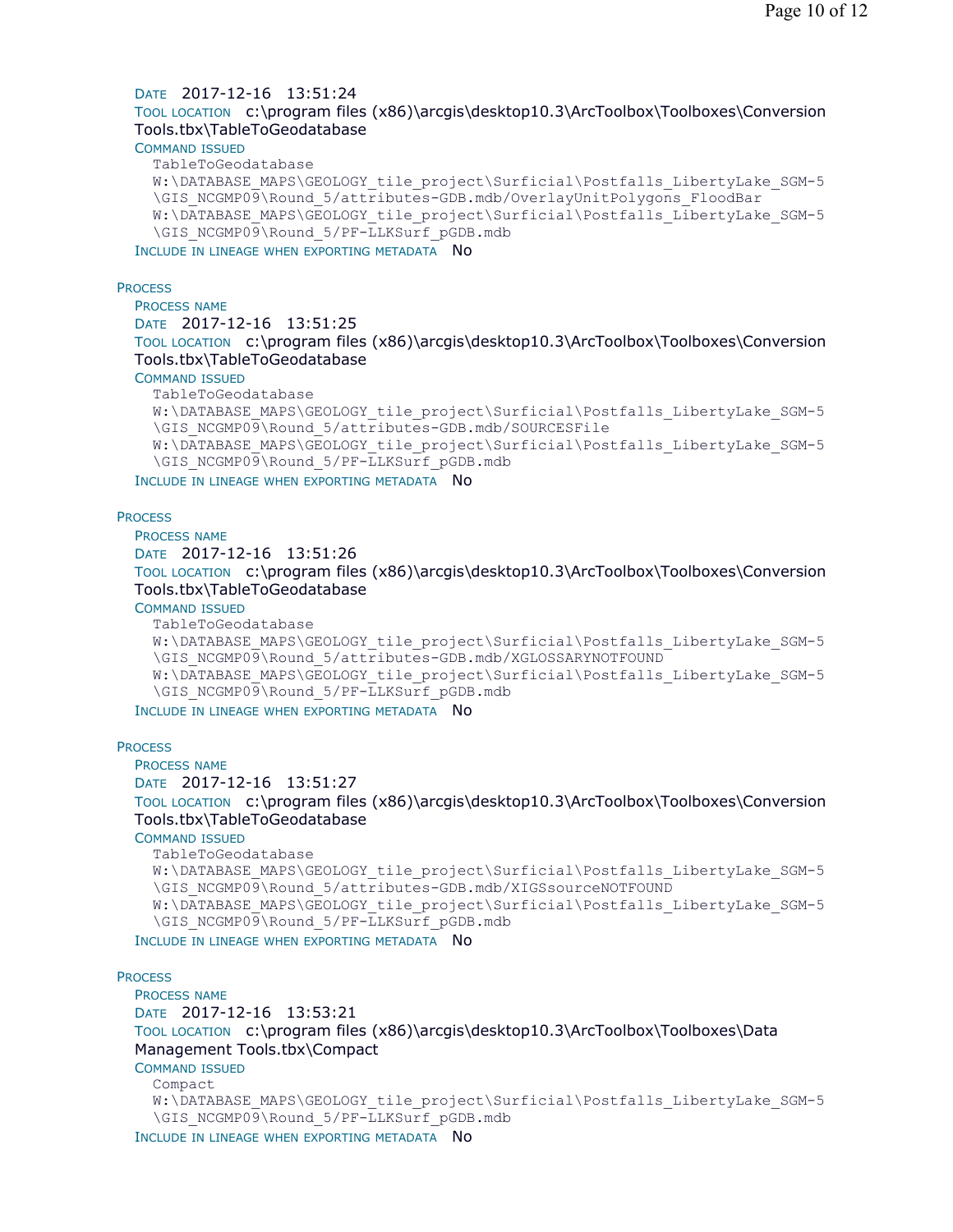```
PROCESS
  PROCESS NAME
  DATE 2018-01-31 14:01:44 
  TOOL LOCATION c:\program files (x86)\arcgis\desktop10.3\ArcToolbox\Toolboxes\Data 
  Management Tools.tbx\Copy 
  COMMAND ISSUED
    Copy W:\DATABASE_MAPS\GEOLOGY_tile_project\Surficial\Postfalls_LibertyLake_SGM-
    5\GIS_NCGMP09\Round_5\PF-LLKSurf_pGDB_fielddelete.mdb 
    W:\DATABASE_MAPS\GEOLOGY_tile_project\Surficial\Postfalls_LibertyLake_SGM-5
    \GIS_NCGMP09\Postfalls_LibertyLake_SGM-5\Postfalls_LibertyLake_SGM-5.mdb
    Workspace
  INCLUDE IN LINEAGE WHEN EXPORTING METADATA NO
```
*Hide Geoprocessing history ▲*

# **Distribution ►**

```
DISTRIBUTOR
►
```

```
TRANSFER OPTIONS
  ONLINE SOURCE
```
LOCATION http://www.idahogeology.org/PDF/Maps\_(M)/Surficial\_Geologic\_Maps\_ (SGM)/PDF/SGM-5-m.pdf

*Hide Distributor ▲*

*Hide Distribution ▲*

# **Fields ►**

OVERVIEW DESCRIPTION ►

```
ENTITY AND ATTRIBUTE OVERVIEW
  See DataDictionary table in this dataset for complete listing of fields and attributes
```
*Hide Overview Description ▲*

*Hide Fields ▲*

# **Metadata Details ►**

METADATA LANGUAGE English METADATA CHARACTER SET utf8 - 8 bit UCS Transfer Format

SCOPE OF THE DATA DESCRIBED BY THE METADATA dataset

LAST UPDATE 2018-01-31

ARCGIS METADATA PROPERTIES METADATA FORMAT ArcGIS 1.0 METADATA STYLE FGDC CSDGM Metadata STANDARD OR PROFILE USED TO EDIT METADATA FGDC

CREATED IN ARCGIS FOR THE ITEM 2018-01-31 14:01:43